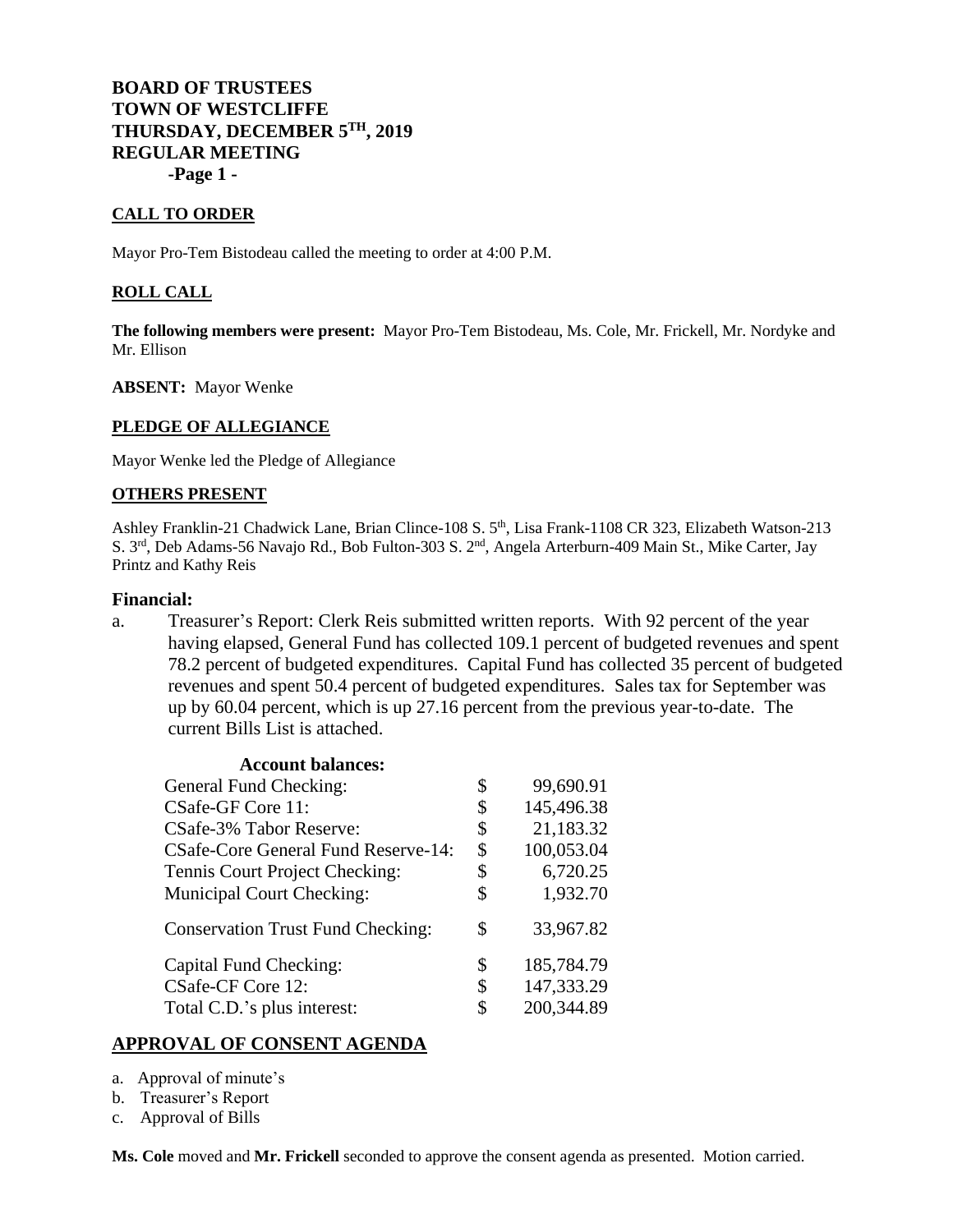# **BOARD OF TRUSTEES TOWN OF WESTCLIFFE THURSDAY, DECEMBER 5TH, 2019 REGULAR MEETING -Page 2 -**

# **OLD BUSINESS**

None

### **NEW BUSINESS**

### **a. Presentation from the Tourism Board-Debbie Adams**

Ms. Adams as requested by the Board of Trustees reported on the Tourism Boards part in the Westcliffe Action Plan (Strategic Plan). Expanding the tourism season for April and October are being looked at. We are in discussions with the Westcliffe Performing Arts to have a Fall Fest, also working with the arts community and possibly a parade.

There is a vacancy on the Tourism Board, if anyone is interested. We have not received any letters of interest to date.

Why Westcliffe was another question. The Tourism Board received three grants. One is a \$15,000 for Tourism development grant, of which we will be working on to answer why Westcliffe, Silver Cliff and the Wet Mountain Valley and to define our target market.

We also received a \$25,000 matching marketing grant in collaboration with Huerfano County, San Luis Valley and Mineral County to develop a Star Gazing Loop. This should be finished by September.

Also, a \$10,000 Arts and Antiques grant collaborating with Florence.

We did start building an Asset list, which is always a work in progress and will needed to be updated.

Also, the Sangre Star Festival next June. Collaborating with Alla Prima, there will be a Starry Night painting competition. The Tourism Board will be choosing the winner. We will use this in marketing.

There is a Southern Colorado Summit with about fifty people attending from Custer, Fremont, Pueblo, Huerfano and Las Animas counties that we are hosting. This is an annual event.

## **b. Consideration of request to approve a Use by Special Review at 213 S. 3rd.for a short-term rental-Elizabeth Watson**

Mr. Carter reported that the Planning Commission has recommended approving the request.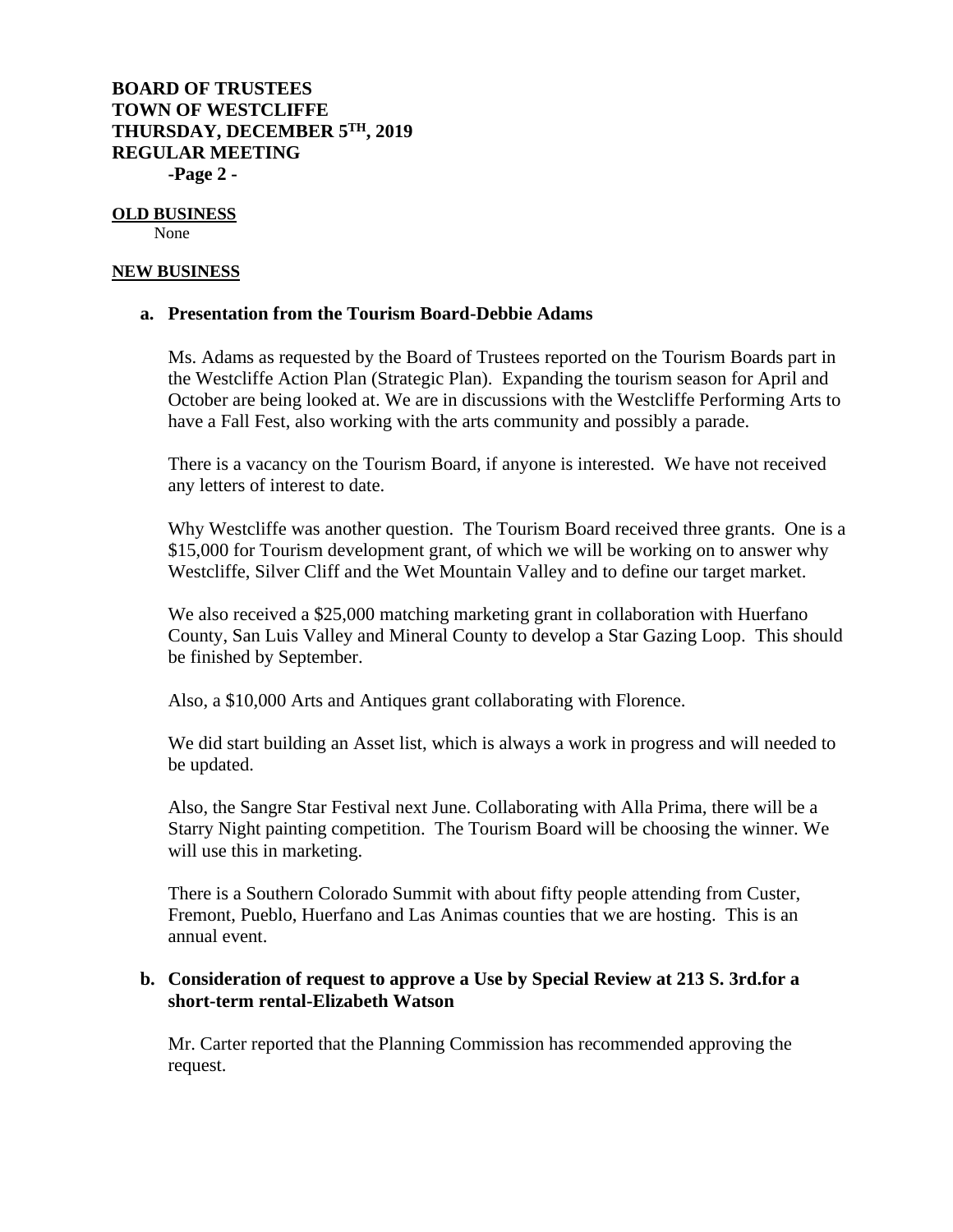# **BOARD OF TRUSTEES TOWN OF WESTCLIFFE THURSDAY, DECEMBER 5TH, 2019 REGULAR MEETING -Page 3 -**

#### **NEW BUSINESS CONTINUED**

Ms. Watson explained eventually, they will be living in the house. Currently they would like to use it occasionally for family and an Airbnb. It has been renovated. There is off street parking. The parking will be in the back of the house. We have contacted the neighbors regarding using this in this way.

**ACTION: Mr. Ellison** moved and **Ms. Cole** seconded to approve the Use by Special Review at 213 S. 3rd.for a short-term rental. Motion carried.

#### **c. Consideration of appointing a new board member to fill the vacant seat.**

One letter of intent was submitted by Brian Clince.

**ACTION: Mr. Frickell** moved and **Mr. Ellison** seconded that we fill the board positions with Brian Clince. Motion carried.

## **d. Consideration of request to approve a General Fund Reserve and a Capital Assets Planning and Reserve Policy.**

Both polices have been reviewed prior to this meeting at several workshops along with the budget.

**ACTION: Mr. Ellison** moved and **Mr. Nordyke** seconded to adopt the General Fund Reserve and Capital Assets Planning and Reserve Policy. Motion carried.

### **e Consideration of request to approve a Capital Improvements Plan.**

These are items for 2020: replace the tennis courts pending a GOCO grant, chip seal 16 blocks of roadway, parking lot at Memorial Park be resurfaced and address drainage, resurface alleys in the commercial district, tree boxes/trees on the south side if Main in the 200 block, new lids for trash cans on Main St., new trash cans in the parks, snow removal equipment and a hot mix asphalt recycler based on the budget just approved. We also have proposed improvements for 2021 and 2022 if the funds are available, such as ff the 1% sales tax is approved by the voters, these particular items would be come a reality.

The Capital Improvements Plan is reviewed each year at budget time. If we have funds and a grant comes up for example a million-dollar project, we would have the matching funds.

The 2020 Budget, General Fund Reserve, Capital Asset Planning and Reserve Policy and the Capital Improvements Plan will be put on the Town website.

**ACTION: Mr. Ellison** moved and **Mr. Frickell** seconded to approve the Capital Improvements Plan. Motion carried.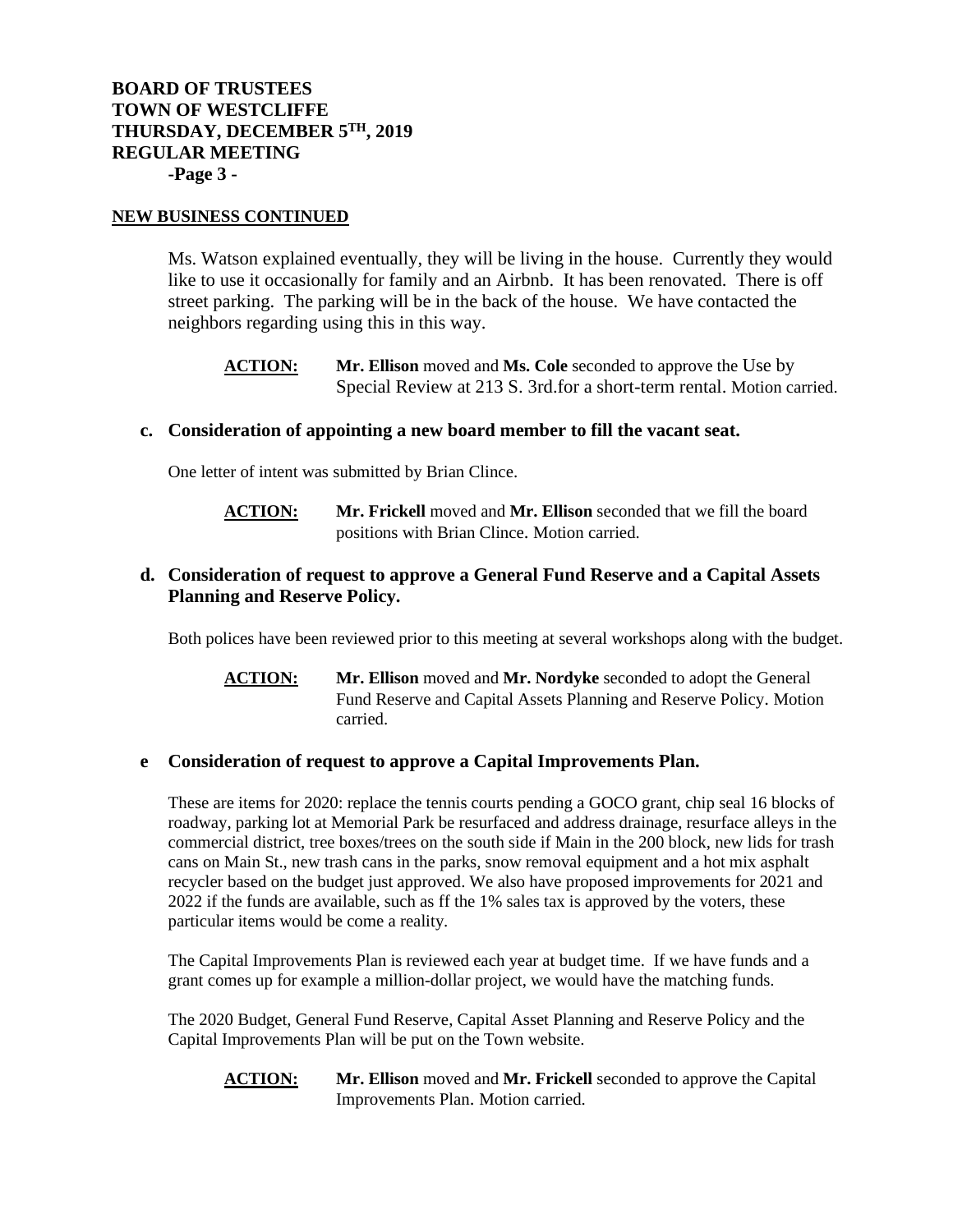**BOARD OF TRUSTEES TOWN OF WESTCLIFFE THURSDAY, DECEMBER 5TH, 2019 REGULAR MEETING -Page 4 -**

#### **NEW BUSINESS CONTINUED**

### **f. PUBLIC HEARING – 2020 BUDGET.**

Copies of the 2020 budget was provided to the public for comments. It was explained that there is a General Fund, Capital Fund and a Conservation Trust Fund budget. The budget is derived from prior years history and projected estimates for 2020. Emailed copies are available upon request.

A question was asked if this building was paid for and yes it has been paid for due to a great deal from First State Bank of Colorado a grant from DOLA and the sale of the building at 305 Main Street. There were only a little over \$10,971 paid for with taxpayer dollars.

**g. Consideration of request to approve Ordinance NO. 9-2019 Adopting the 2020 Budget.**

> **ACTION: Mr. Frickell** moved and **Mr. Ellison** seconded to approve Ordinance NO. 9-2019 Adopting the 2020 Budget. Motion carried.

### **h. Consideration of request to approve Ordinance NO. 10-2019 Appropriation of Funds from 2020 Budget.**

This is to appropriate expenditures from the General Fund, Capital Fund and Conservation Trust Fund. This is an ordinance that is required to approve by the state as well as the Mill Levy.

**ACTION: Mr. Ellison** moved and **Mr. Nordyke** seconded to approve Ordinance NO. 10-2019 Appropriation of Funds from 2020 Budget. Motion carried.

### **i. Consideration of request to approve Ordinance NO. 11-2019 Set Mill Levy for 2020 Budget.**

The Mill Levy when the Town De-Bruced was 5.515, which we can't go above that with out voter approval, nor can we exceed 5.5% revenue over the previous year. We will remain at 5.515 with a result of \$59,649 revenue for property tax.

**ACTION: Mr. Ellison** moved and **Ms. Cole** seconded to approve Ordinance NO. 11-2019 Set Mill Levy for 2020 Budget. Motion carried.